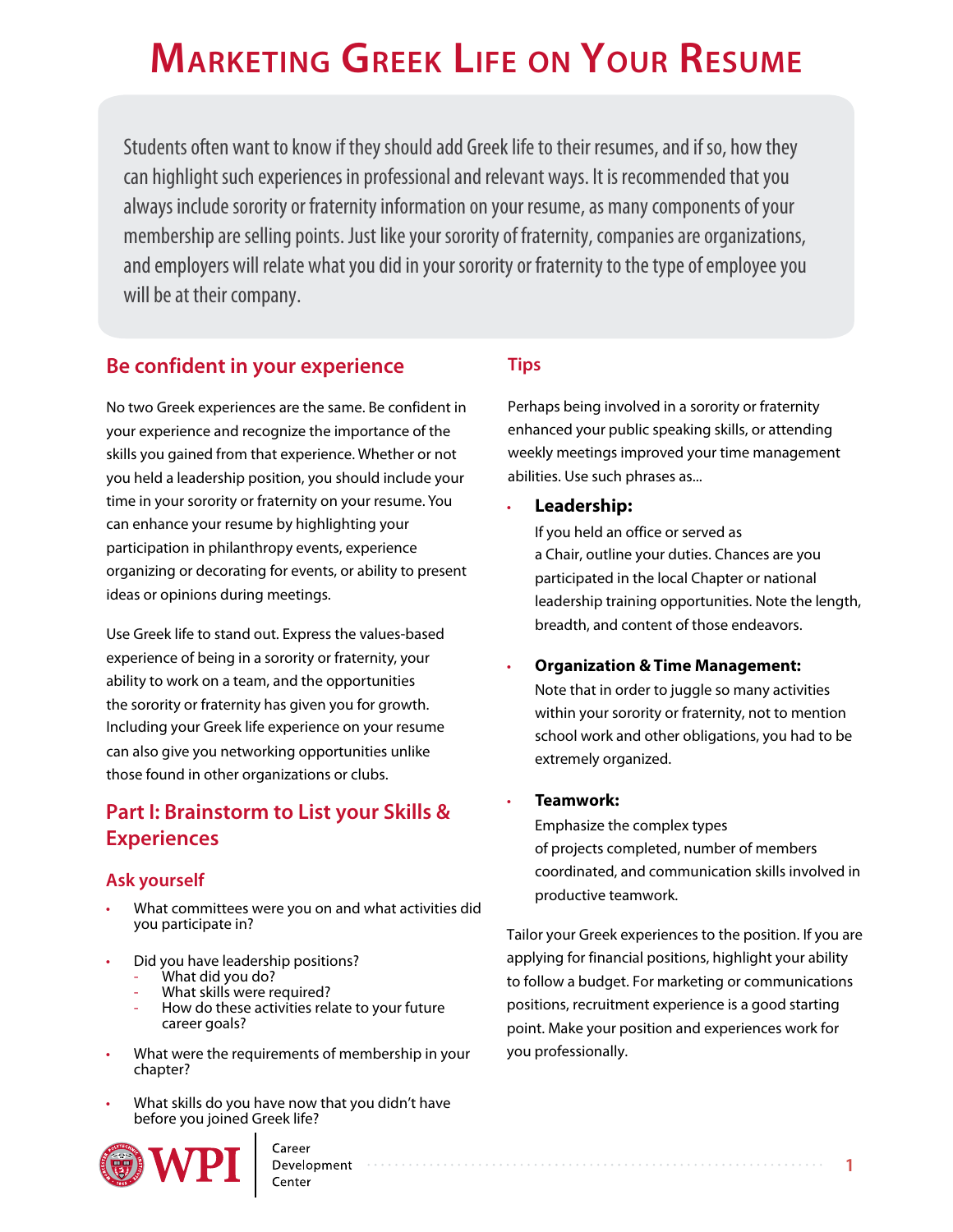# **MARKETING GREEK LIFE ON YOUR RESUME**

# **Part II: Describing the Items from Part I**

## **Greek Life Action Verbs**

Use action verbs to enhance your experiences. For example, explain how you created a marketing plan to improve recruitment or developed an alumnae relations program to re-connect 500 graduates.

#### **Sample verbs to begin each point include:**

- Achieved
- **Arranged**
- **Assisted**
- **Attended**
- **Budgeted**
- **Chaired**
- **Collaborated**
- Coordinated
- Created
- **Fntrusted**
- Led
- Managed
- **Organized**
- Planned
- Promoted
- **Publicized**
- Ran
- **Served**
- **Sponsored**
- **Supported**
- **Trained**
- Volunteered

## **Quantify Your Experiences (to the best of your ability)**

When discussing your experience, give concrete quantifiable details to provide employers with a better idea of what you did and how often you did it. These numbers give your experiences more relevance to the company.

#### How many...

- People at events?
- Number of events planned?
- Dollars raised/counted?
- People collaborated in a team?
- People supervised under leadership?
- Hours put into planning an event?

#### How often…

- Do you speak in public?
- Attend meetings?
- Volunteer?
- Plan events?

## **Include Details**

The easiest way to explain the importance of your experience in Greek life is to provide concrete details. Be specific about the tasks you completed. If you don't provide details about what you did, employers will fill in those blanks on their own, which could be either a benefit or a detriment. Provide the company with tangible insights into your experiences and skills. Also, try to use the word member rather than sister/brother/ rushee.

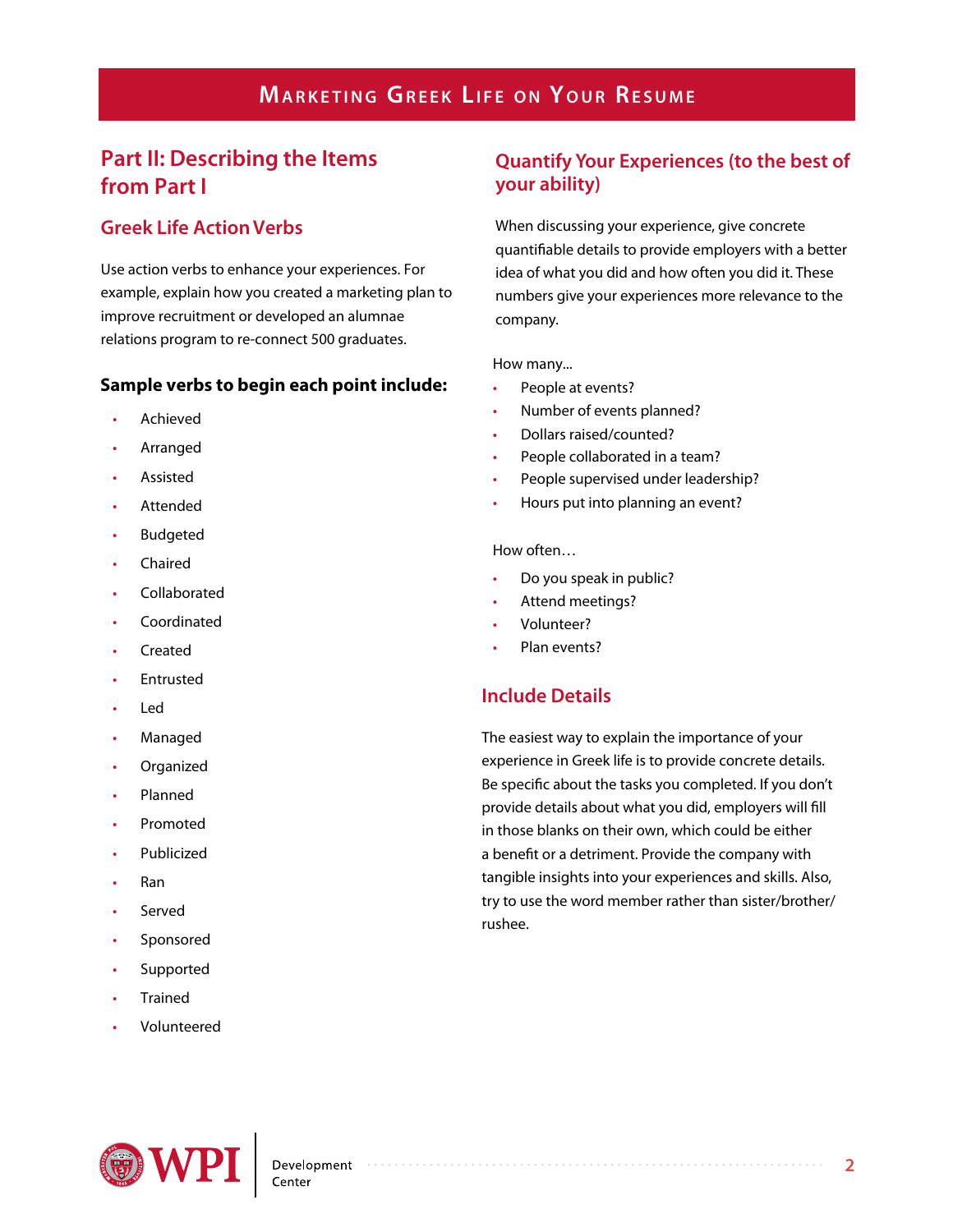# **MARKETING GREEK LIFE ON YOUR RESUME**

## **Types of details to provide include:**

### • **Marketing & Events**

- The purpose of an event, who the event served (WPI or Worcester community, Greek life, alumni/ae, etc.), your role in the event (coordinated, planned, attended, facilitated)
- Social media campaigns and results
- Branding and marketing campaigns, method, and results
- Educating new members
- If you managed new member education, list how many new members you trained. Emphasize training as a verb more so than education.
- **Housing**
	- How many members lived in the facility you managed (i.e. "managed a 12-person facility")?
	- What budget did you manage?
	- What modifications/remodeling did you lead?
	- What type of chore schedule did you maintain?
	- What type of boards (alumni, housing, etc.) did you collaborate with?

#### • **Secretary**

- How many records did you manage?
- What kind of documentation did you keep?

#### • **Judicial**

- Overseeing monitoring rules and policies
- Overseeing judicial cases and ensuring fair and correct processes were followed

#### • **Recruitment**

- Recruited X number of members, resulting in a new member class of X men/women
- Directed and delegated X number of recruitment events to promote membership and values and introduce members

#### • **President**

- Led chapter of X number members and developed goals to promote/enhance/develop \_\_\_\_\_\_
- Managed executive board of X members to oversee and facilitate
- Represented organization on campus and in the local community

#### • **Risk Manager**

- Managed and enforced rules and policies to ensure safety within the chapter property or third party vendor
- Identified and recommended areas of improvement within chapter functions associated with events and daily chapter operations.